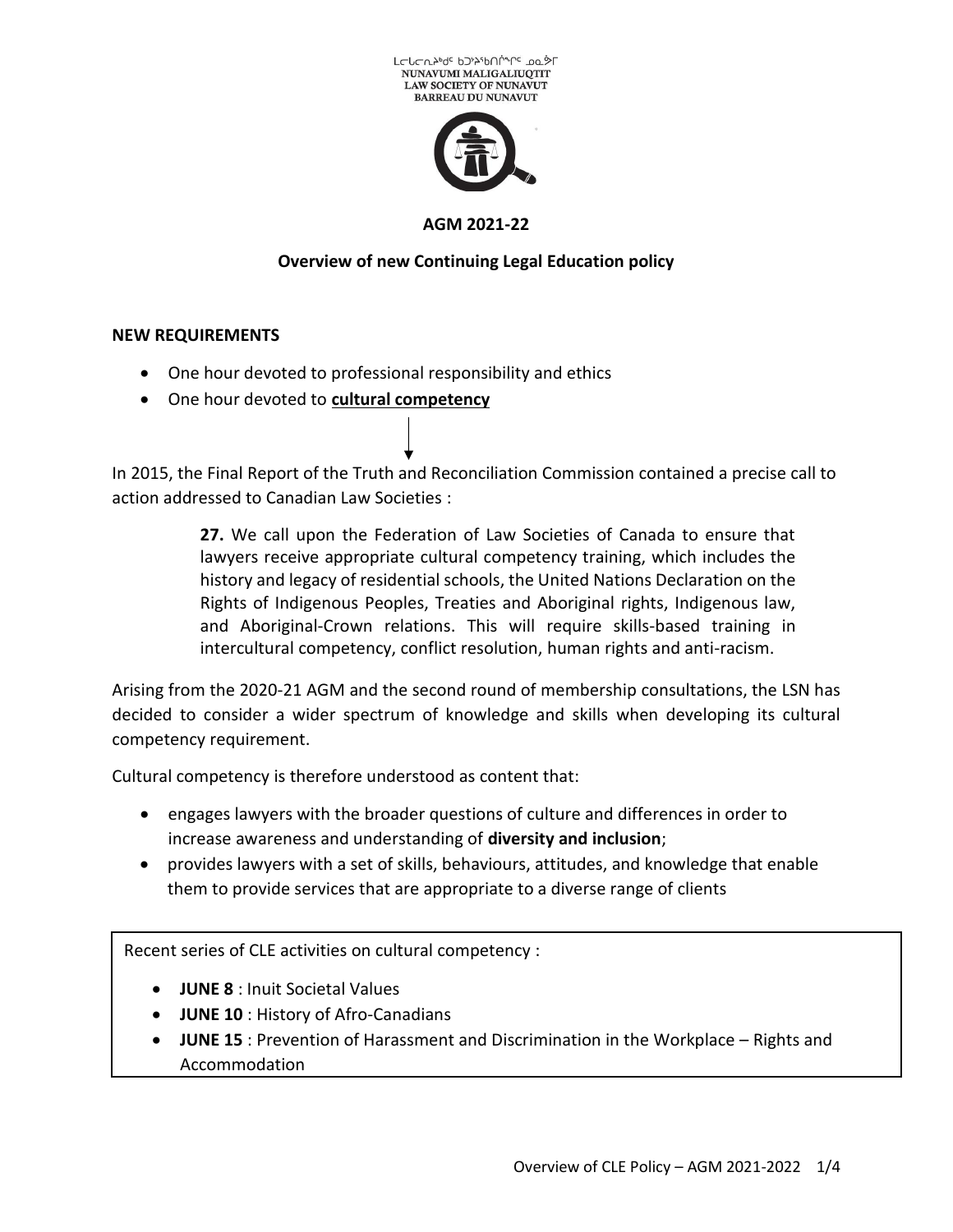## **RECOGNIZED CLE ACTIVITIES**

The purpose of setting limits and maximum hours of activity is to ensure that the members have a balanced and diverse approach to completing their CLE requirements.

| <b>Cultural Competency</b>                   | <b>Educational Training</b> | Group Study                          |
|----------------------------------------------|-----------------------------|--------------------------------------|
| Invited Speaker-<br>Law-Related Event*       | <b>Member Wellness</b>      | Moot Court<br>(Coaching or Judging)* |
| Nunavut Official Language<br><b>Training</b> | Pro Bono (LSN A2J Program)  | <b>Restricted Self Study</b>         |
| Teaching a Course*                           | Unrestricted Self Study     |                                      |

\*These activities were given a 1:2 ratio to reflect preparation time. This means that 1 hour of activity will be counted as 2 CLE hours.

#### **REPORTING CLE HOURS**

- You now have access to your **CLE Report** all year long allowing you to report and compile your hours as you go
	- o How? Through your Membership **Renewal** tab

| Home » User »                |                                                                                                                                                     |                               |                       |                 |                      |
|------------------------------|-----------------------------------------------------------------------------------------------------------------------------------------------------|-------------------------------|-----------------------|-----------------|----------------------|
|                              |                                                                                                                                                     |                               |                       |                 |                      |
| Dashboard                    | Update email or password                                                                                                                            | <b>Membership Application</b> | Update Member profile | <b>Settings</b> | <b>Renew members</b> |
|                              | Welcome to your member dashboard.                                                                                                                   |                               |                       |                 |                      |
| Click on the links above to: |                                                                                                                                                     |                               |                       |                 |                      |
|                              | Update email or password: Reset your password the first time you log on.                                                                            |                               |                       |                 |                      |
|                              | <b>Update member profile</b> - Be sure to specify your areas of practice, languages and residence.                                                  |                               |                       |                 |                      |
|                              | <b>Renew your membership</b> - This is done every year. Please read the instructions carefully before starting, as the process can change slightly. |                               |                       |                 |                      |
|                              | Membership application - Consult your original membership application.                                                                              |                               |                       |                 |                      |
|                              |                                                                                                                                                     |                               |                       |                 |                      |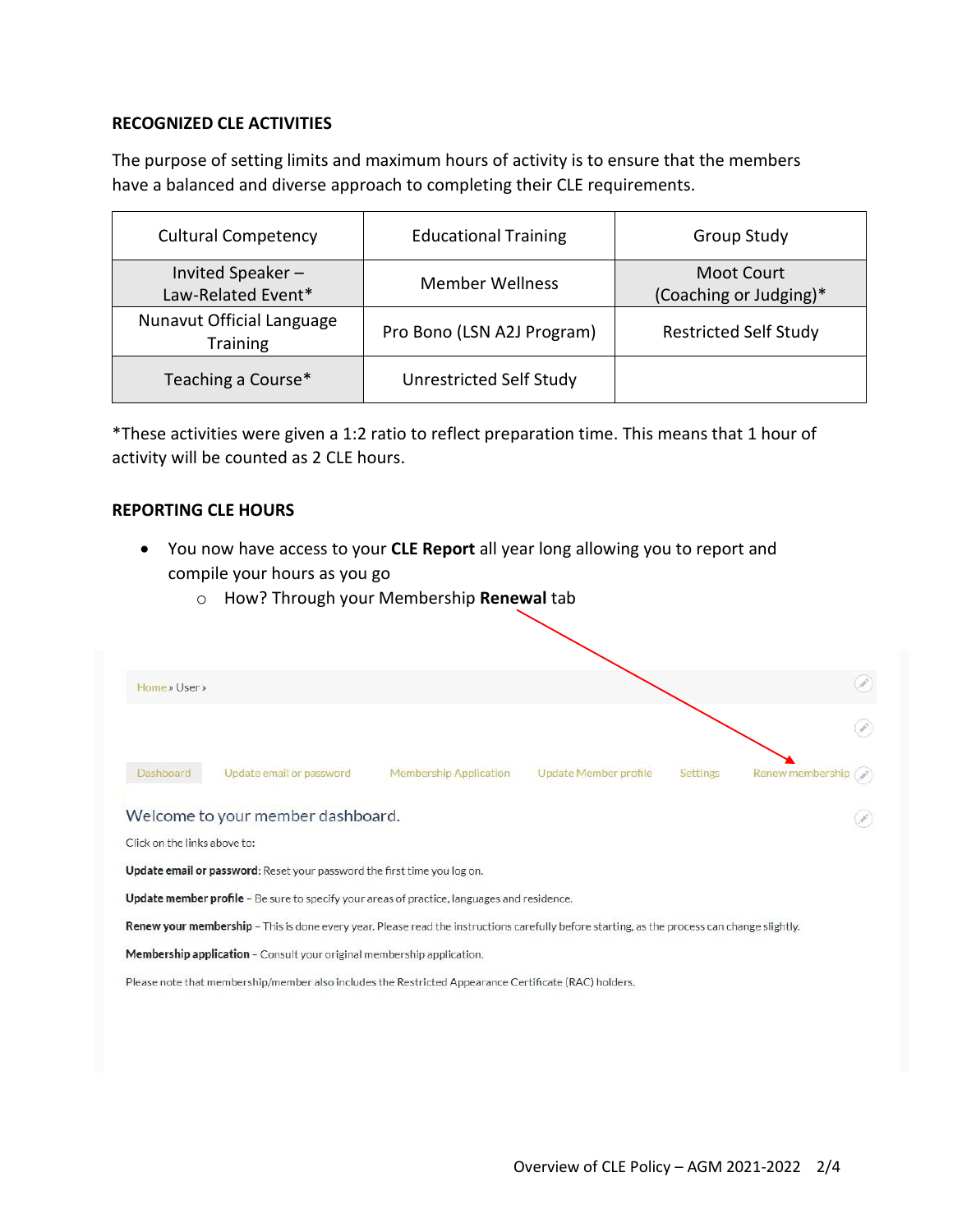|        | ▼ CONTINUING LEGAL EDUCATION (CLE) ACTIVITY REPORT *                                                                                                                                                                                                                                                             |
|--------|------------------------------------------------------------------------------------------------------------------------------------------------------------------------------------------------------------------------------------------------------------------------------------------------------------------|
|        | If you need further instructions to complete your CLE Report, please see the Reporting Requirements on the LSN website.                                                                                                                                                                                          |
|        | Please check the statement that applies to you:                                                                                                                                                                                                                                                                  |
|        | I have completed 12 hours of eligible continuing legal education as required pursuant to subsection 53.1 of the Rules of the Law Society of<br>Nunavut.                                                                                                                                                          |
| $\Box$ | I have been unable to complete 12 hours of eligible continuing legal education because I was on leave or unable to practise due to <b>illness</b> or for<br>the following reasons and request an exemption in accordance with paragraph 53.1(2)(d) of the Rules of the Law Society of Nunavut.                   |
| $\Box$ | I am exempt from the requirement to complete eligible continuing legal education hours in accordance with paragraph 53.1(2)(a) of the Rules<br>of the Law Society of Nunavut as a <b>student-at-law</b> admitted as an active member during the calendar year.                                                   |
| $\Box$ | I am a member of another law society in Canada who became a member of the Law Society of Nunavut during the calendar year and have<br>completed the required prorated number of eligible continuing legal education hours in accordance with paragraph 53.1(2)(b) of the Rules of<br>the Law Society of Nunavut. |
| $\Box$ | I am exempt from the requirement to complete eligible continuing legal education hours in accordance with paragraph 53.1(2)(c) of the Rules<br>of the Law Society of Nunavut as an <b>inactive member</b> .                                                                                                      |
|        | I was an inactive member and <b>became an active member</b> of the Law Society of Nunavut during the calendar year and have completed the<br>required prorated number of eligible continuing legal education hours in accordance with paragraph 53.1(2)(c) of the Rules of the Law Society<br>of Nunavut.        |
| u      | I undertake with the Law Society of Nunavut that I will upon request provide proof of participation in respect of any eligible continuing<br>legal education hours described above. *                                                                                                                            |

◘ I have completed 12 hours of eligible continuing legal education as required pursuant to subsection 53.1 of the Rules of the Law Society of Nunavut.

# **CLE Activity**

No CLE Activity added yet.